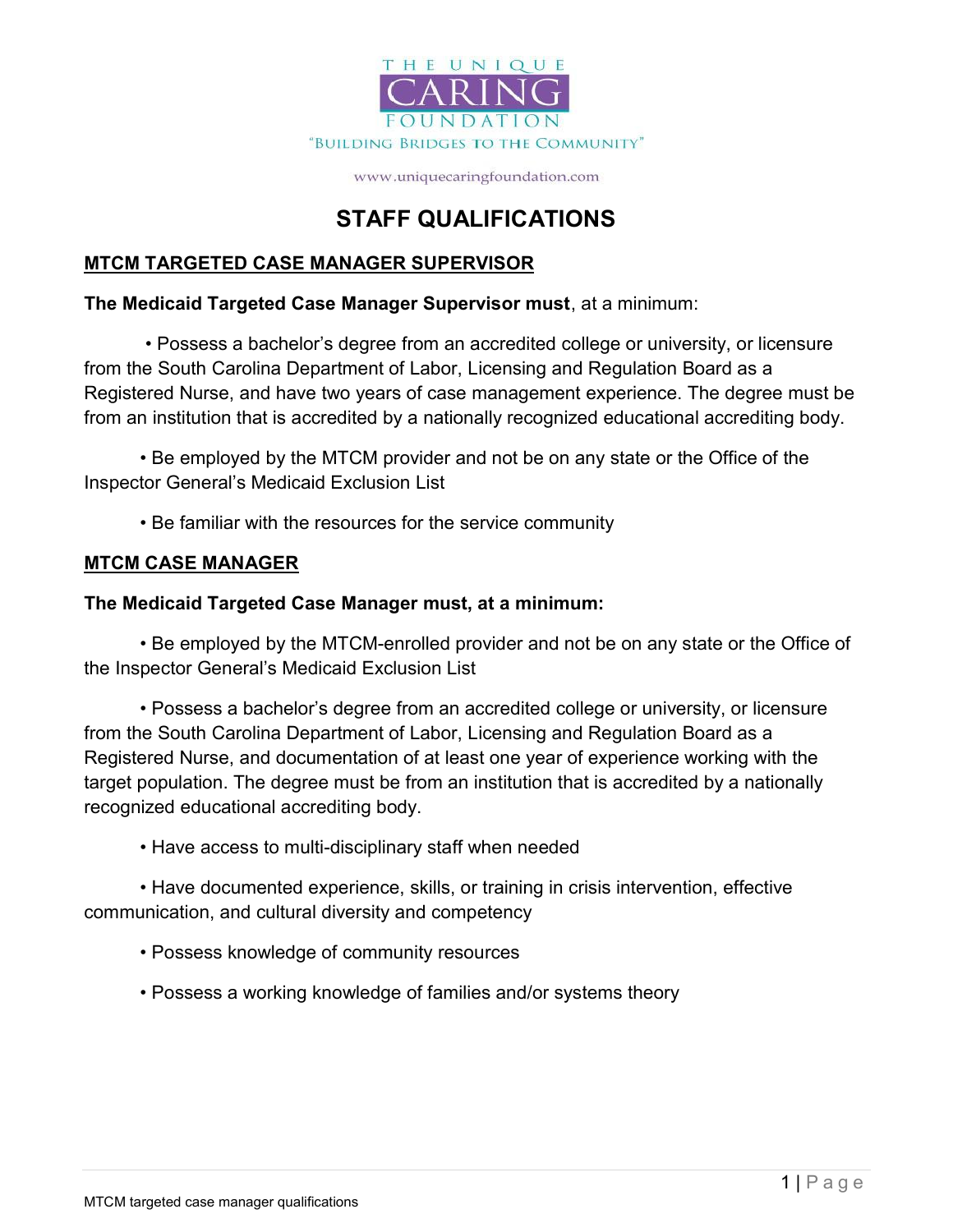

www.uniquecaringfoundation.com

# STAFF QUALIFICATIONS

### MTCM TRAINING

All MTCM staff must successfully complete SCDHHS approved curricula for case management services. Approved curriculums must include, but are not limited to, the following subject areas:

- Characteristics of the target population(s) to be served
- Non-billable activities
- Billable activities
- Basic case management skills
- Service planning
- Documentation of case management activities
- The system of care available for the target population

### MAINTENANCE OF STAFF CREDENTIALS

All MTCM providers must maintain a file substantiating all MTCM staff qualifications and training, which includes the following:

- Completed application form and resume, if applicable
- Official transcripts and/or copies of diplomas from an accredited university or college
- Signature Sheet

• Training files, which include documentation of participation in the required MTCM training program

• Documentation of required experience Effective on July 1, 2014, existing staff must have the following minimal background checks and screenings:

- Criminal checks Child Abuse and Neglect Central Registry Checks
- Medicaid Exclusion list